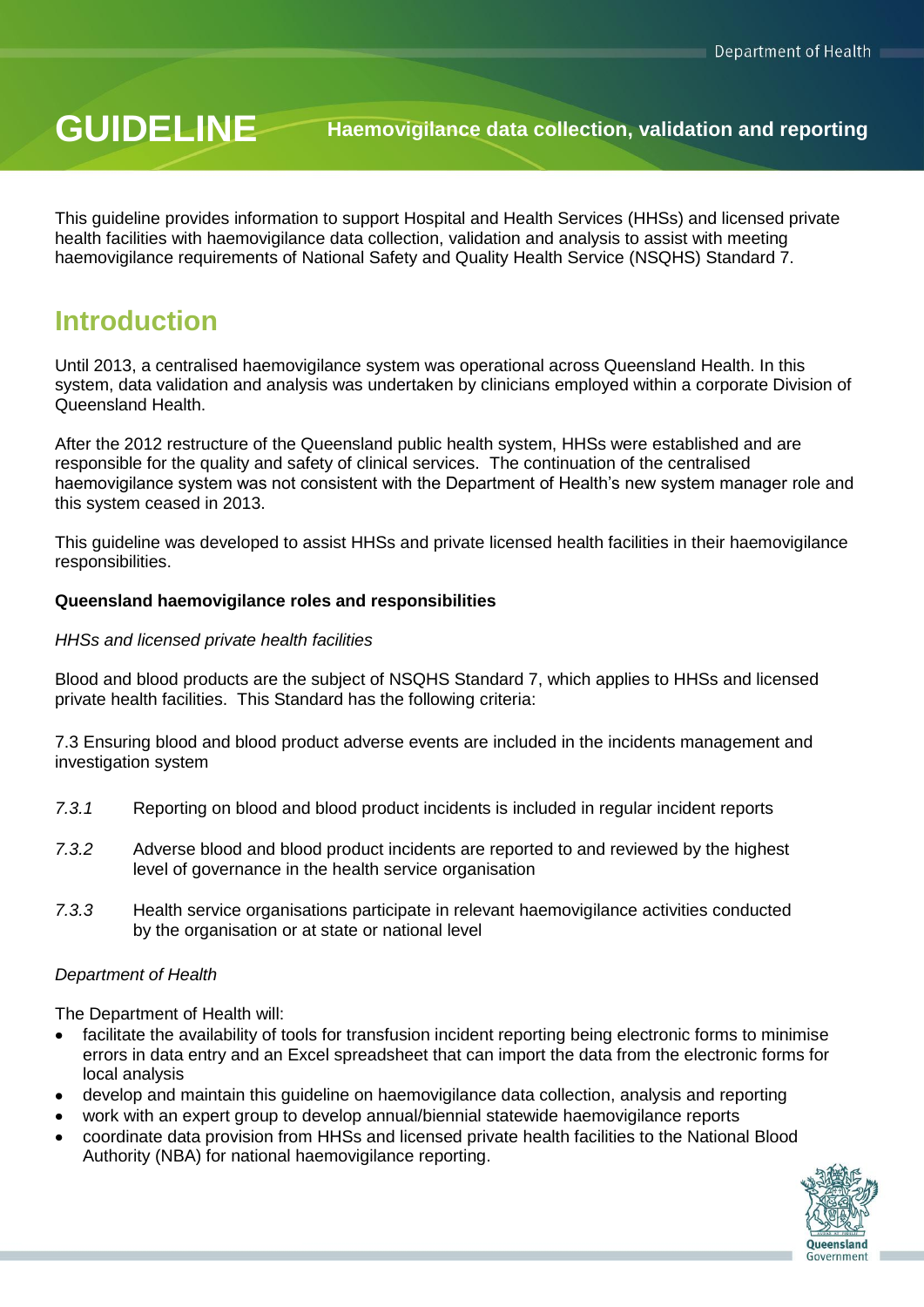# **Definition of haemovigilance**

Haemovigilance is defined by the International Haemovigilance Network as "a set of surveillance procedures covering the whole transfusion chain (from the collection of blood and its components to the follow-up of recipients), intended to collect and assess information or unexpected or undesirable effects resulting from the therapeutic use of labile blood products, and to prevent their occurrence or recurrence". See also the *Australian Haemovigilance Report* 2010<sup>1</sup>.

# **Scope of haemovigilance activities**

## **Haemovigilance focuses on fresh blood components:**

- Red cells
- Platelets
- Fresh frozen plasma
- Cryoprecipitate
- Cryo-depleted plasma
- Whole blood

#### This includes:

- Australian Red Cross Blood Service donated blood products
- Pre-donated autologous blood (the patient's pre-donated blood)
- Re-infusion of blood from intra-operative and post-operative re-infusion devices.

*Haemovigilance does not include manufactured plasma products (e.g. intravenous immunoglobulin, albumin, clotting factor concentrates). Incidents relating to these products should be captured in normal hospital incident procedures and reported to the manufacturer.* 

# **Near misses are not a part of haemovigilance activity**

A near miss refers to an unplanned event that did not result in injury, illness, or damage - but had the potential to do so. Near miss information is not collected as part of the Queensland haemovigilance program. These incidents should still be reported through the normal hospital procedure of incident reporting for local analysis.

Please note that all events related to Incorrect Blood Component Transfused (IBCT) must be recorded, even if the event did not result in injury or damage. These events are not considered 'near miss' events. Other near miss events, such as when a wrong bag is issued or taken to a bedside, but due to vigilance of the staff it is not transfused, are not required to be reported.

# **Guide to Queensland Haemovigilance reporting**

Figure 1 presents the guide to Queensland haemovigilance reporting.

<sup>1</sup> National Blood Authority Haemovigilance Advisory Committee. *The Australian Haemovigilance Report*. National Blood Authority, 2010.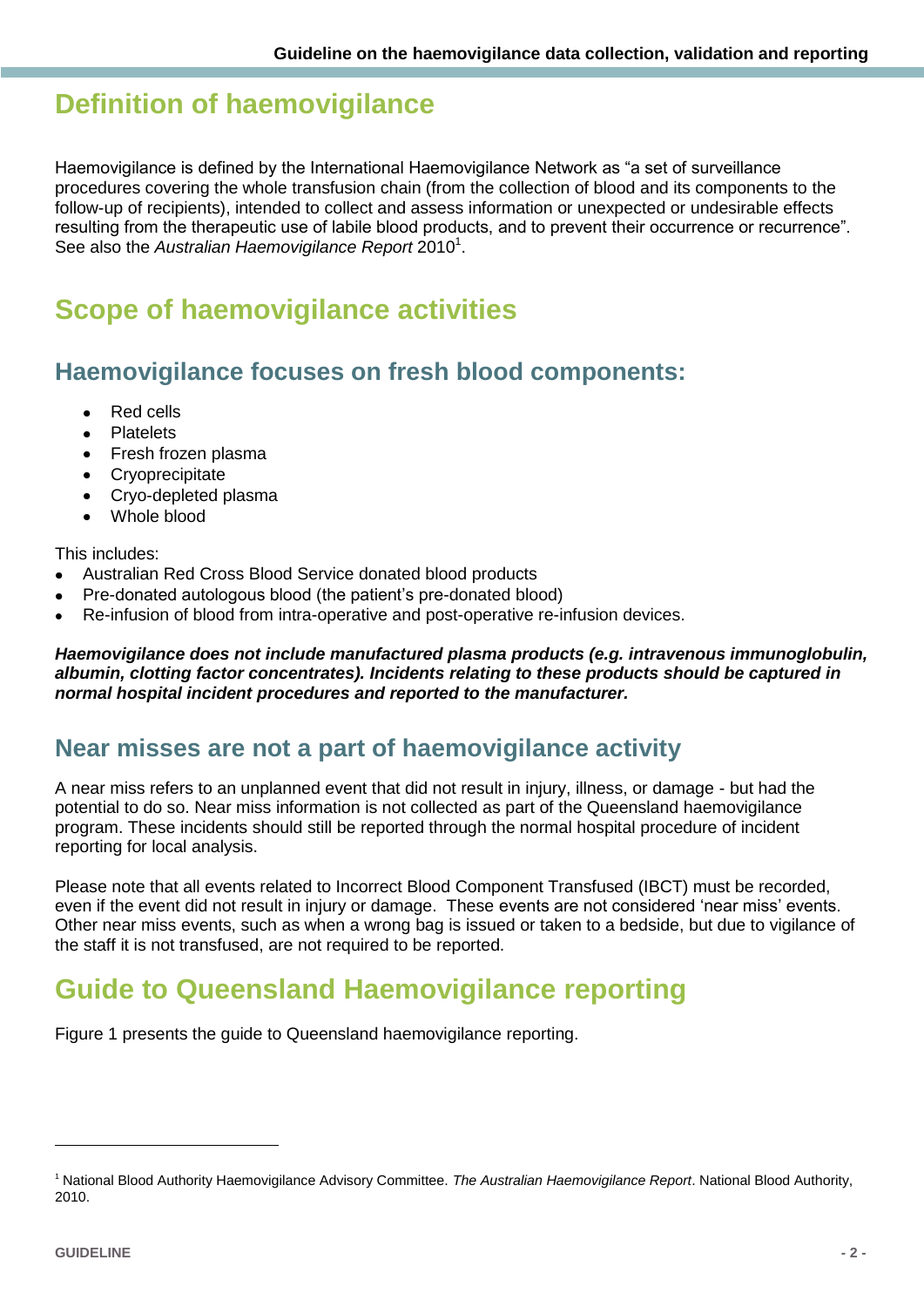## **Australian Red Cross Blood Service Notification**

All significant transfusion reactions should be reported. All blood bags should be held in the clinical area for the duration of the transfusion and if a reaction is suspected at any time during the duration of the transfusion, the blood bags should be returned to blood bank. (The storage of blood bags in clinical areas depends upon hospital policy and may vary at different sites).

The blood bank will contact the Australian Red Cross Blood Service (Blood Service) if the bag is implicated in some way. For example, if a viral or bacterial infection from the transfusion bag is suspected or if TRALI is suspected.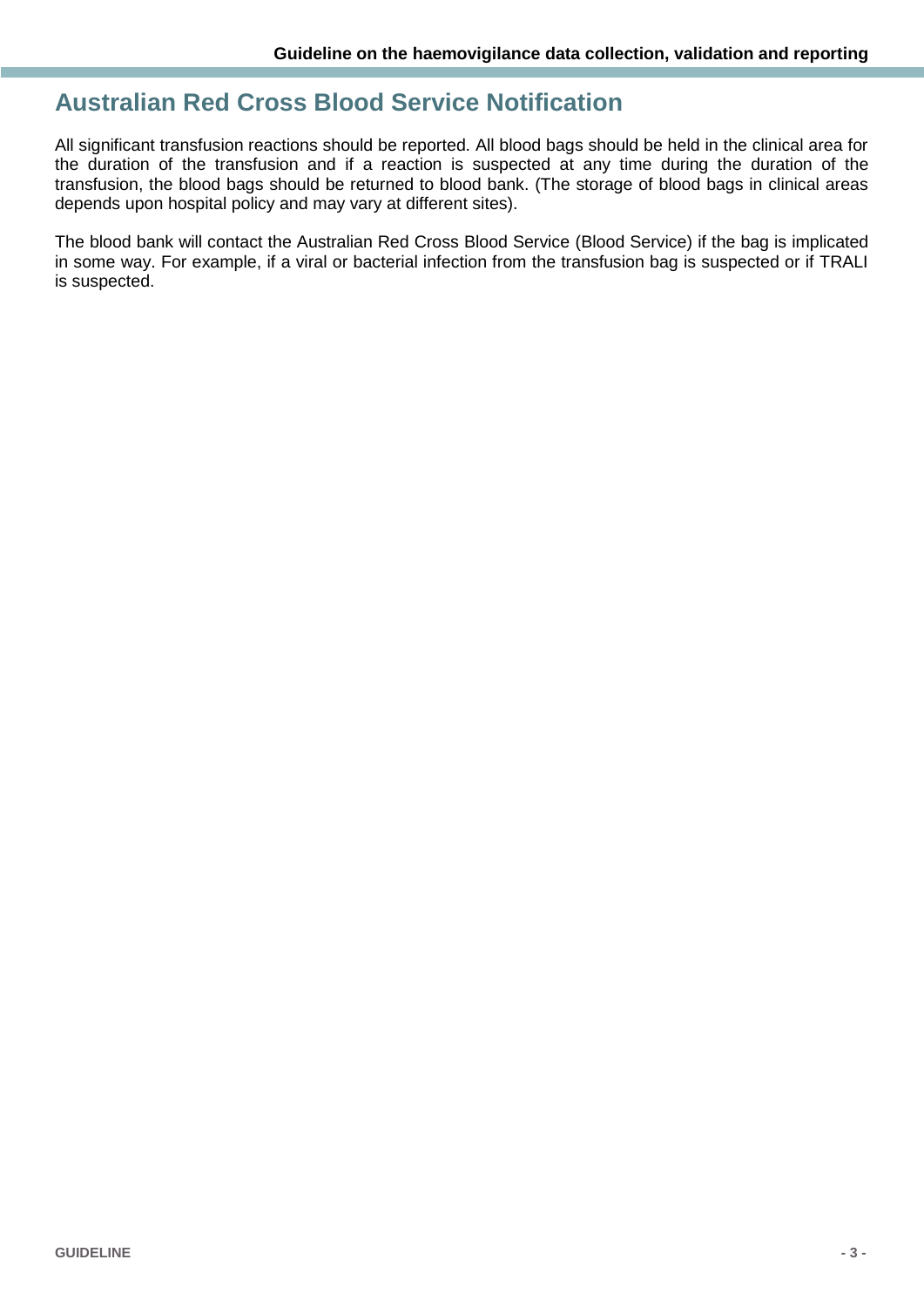# **Figure 1: Guide to Queensland haemovigilance reporting**



**\***Refer to Blood Service guide: Steps for managing suspected transfusion reactions [http://www.transfusion.com.au/adverse\\_events/management\\_steps](http://www.transfusion.com.au/adverse_events/management_steps)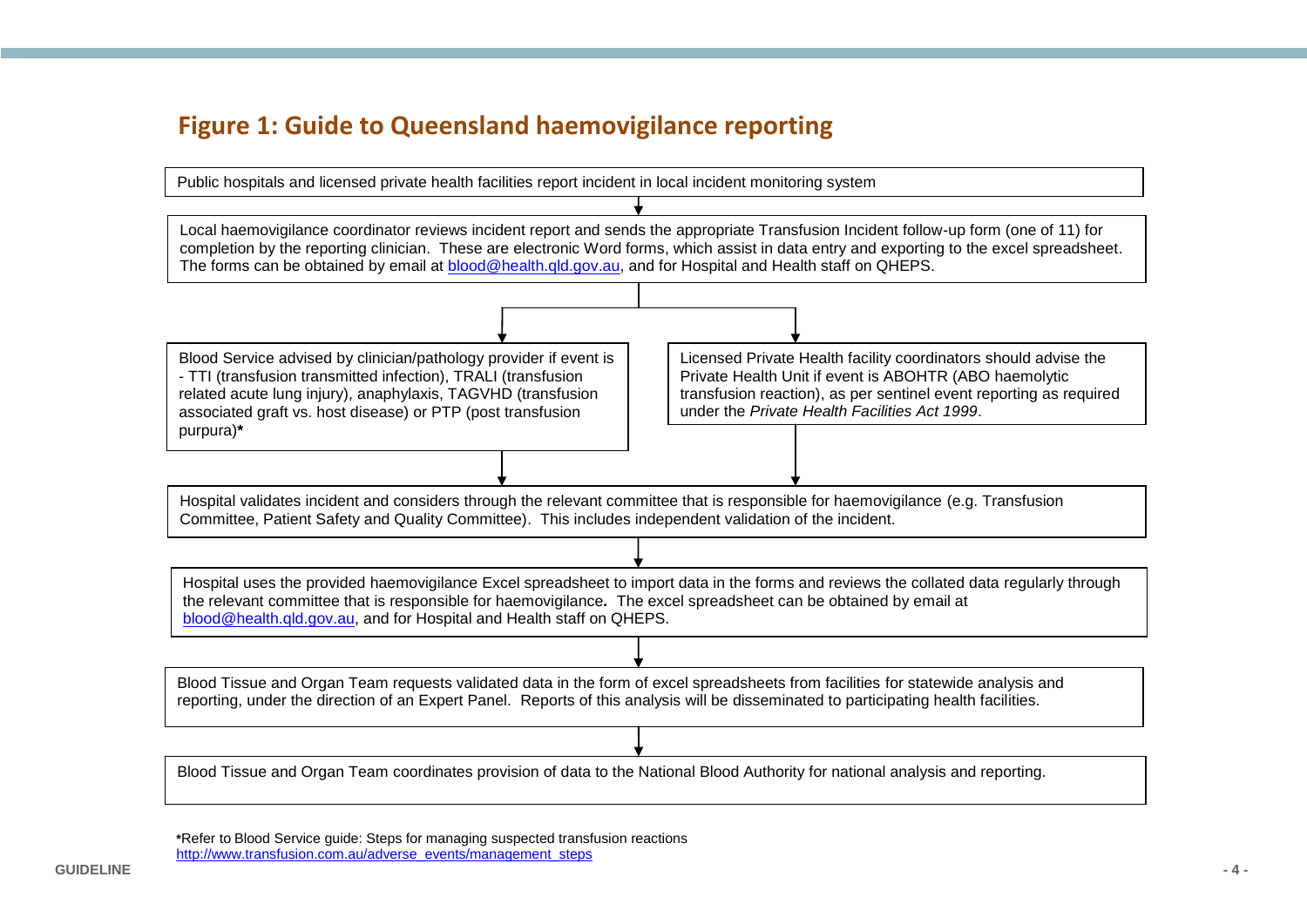# **Queensland Haemovigilance data collection**

#### *Reportable adverse event data*

The dataset of reportable adverse events for the Queensland haemovigilance system is as follows, based on the national definitions. Appendix 1 describes examples of each of the following data elements.

| Data element                                        | Definition - Australian National Haemovigilance Data Dictionary 2010                                                                                                                                                                                                                                                                                                                   |  |  |
|-----------------------------------------------------|----------------------------------------------------------------------------------------------------------------------------------------------------------------------------------------------------------------------------------------------------------------------------------------------------------------------------------------------------------------------------------------|--|--|
| 1. ABO haemolytic                                   | <b>ABO</b> incompatibility:                                                                                                                                                                                                                                                                                                                                                            |  |  |
| transfusion reaction<br>(sentinel event)            | The transfusion of ABO incompatible product/s resulting in an immediate<br>haemolytic transfusion reaction. Generally major ABO red blood cell mis-<br>matches result in significant morbidity or mortality, but minor<br>incompatibilities may be innocuous and not result in harm. Incompatible<br>platelet and plasma transfusions may or may not result in haemolysis and<br>harm. |  |  |
|                                                     | Haemolytic transfusion reactions (HTR) are clinically suspected if one or<br>more of the following is present in a temporal association with transfusion:                                                                                                                                                                                                                              |  |  |
|                                                     | Fever and a variety of other symptoms (including dyspnoea,<br>٠<br>hypotension, tachycardia, flank or back pain etc)<br>Inadequate rise in post-transfusion Hb level<br>٠<br>Drop in Hb level (≥2 g/dl within 24hrs)<br>Rise in LDH (≥50% within 24hrs)<br>Rise in bilirubin, haemoglobinuria or decrease in haptoglobin levels                                                        |  |  |
| 2. Acute non-ABO haemolytic<br>transfusion reaction | Immediate haemolytic transfusion reactions (other than ABO):                                                                                                                                                                                                                                                                                                                           |  |  |
|                                                     | Immediate transfusion reactions occur within 24hrs of transfusion. They<br>may have immune or non-immune aetiology.                                                                                                                                                                                                                                                                    |  |  |
| 3. Delayed haemolytic<br>transfusion reaction       | Delayed haemolytic transfusion reaction (DHTR):                                                                                                                                                                                                                                                                                                                                        |  |  |
|                                                     | Occurs between 1 and 28 days post-transfusion, and is the result of other<br>atypical red blood cell allo-antibodies.                                                                                                                                                                                                                                                                  |  |  |
| 4. Transfusion related acute<br>lung injury (TRALI) | Transfusion related acute lung injury (TRALI):                                                                                                                                                                                                                                                                                                                                         |  |  |
|                                                     | TRALI may be immune or non-immune. Serological confirmation is not<br>required for diagnosis. Clinical TRALI features;                                                                                                                                                                                                                                                                 |  |  |
|                                                     | Acute respiratory distress and<br>٠<br>Diffuse bilateral lung infiltrations in the lung radiograph and<br>$\bullet$<br>Occurrence during or within 6hrs of completion of the transfusion and<br>٠<br>No evidence of transfusion associated circulatory overload (TaCO).<br>$\bullet$                                                                                                   |  |  |
| 5. Transfusion transmitted<br>infection             | <b>Transfusion transmitted infections (TTI):</b>                                                                                                                                                                                                                                                                                                                                       |  |  |
|                                                     | <b>Bacterial infection -</b>                                                                                                                                                                                                                                                                                                                                                           |  |  |
|                                                     | Transfusion transmitted bacterial infection should be clinically suspected if:                                                                                                                                                                                                                                                                                                         |  |  |
|                                                     | Fever >39°C or a change of >2°C from pre-transfusion value and<br>٠<br>Rigors and<br>٠<br>Tachycardia >120 beats/min or a change of >40 beats/min from pre-<br>transfusion value or a rise or drop of 30mm Hg in systolic blood<br>pressure within 4 hours of transfusion are present.                                                                                                 |  |  |
|                                                     | Possible transfusion transmitted bacterial infection:                                                                                                                                                                                                                                                                                                                                  |  |  |
|                                                     | Detection of bacteria by approved techniques in the transfused blood                                                                                                                                                                                                                                                                                                                   |  |  |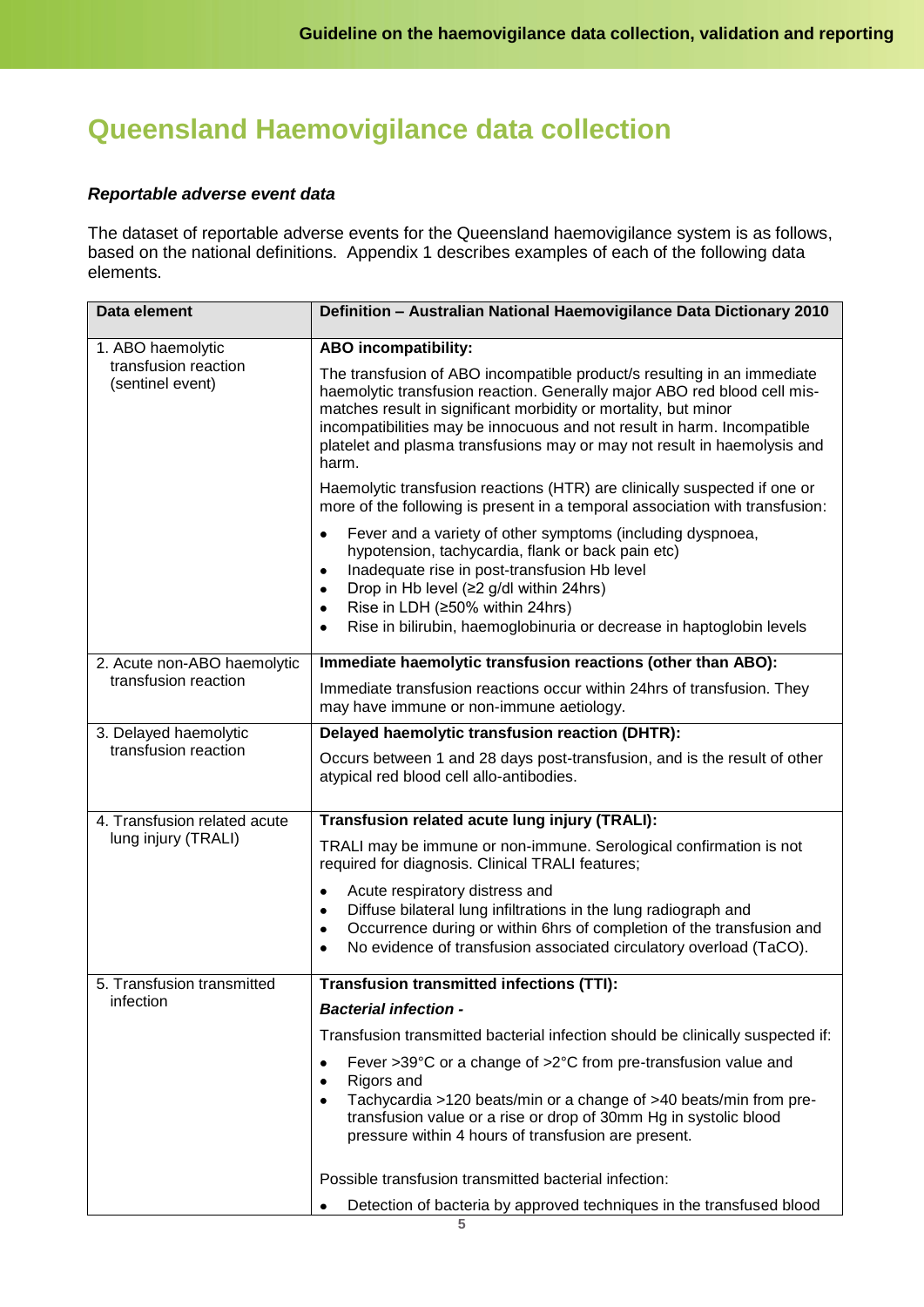| Data element                                           | Definition - Australian National Haemovigilance Data Dictionary 2010                                                                                                                                                                                                                                                                                                                                                                                                                           |  |  |
|--------------------------------------------------------|------------------------------------------------------------------------------------------------------------------------------------------------------------------------------------------------------------------------------------------------------------------------------------------------------------------------------------------------------------------------------------------------------------------------------------------------------------------------------------------------|--|--|
|                                                        | component but not in the recipient's blood or<br>Detection of bacteria in the recipient's blood following transfusion but<br>$\bullet$<br>not in the transfused blood component and no other reasons are<br>ascertainable for the positive blood culture.                                                                                                                                                                                                                                      |  |  |
|                                                        | Confirmed transfusion transmitted bacterial infection:                                                                                                                                                                                                                                                                                                                                                                                                                                         |  |  |
|                                                        | Detection of the same bacterial strain in the recipient's blood and in<br>the transfused blood product by approved techniques.                                                                                                                                                                                                                                                                                                                                                                 |  |  |
|                                                        | Viral infection -                                                                                                                                                                                                                                                                                                                                                                                                                                                                              |  |  |
|                                                        | Following investigation, the recipient has evidence of infection post-<br>transfusion and no clinical or laboratory evidence of infection prior to<br>transfusion and either, at least one component received by the infected<br>recipient was donated by a donor who had evidence of the same infection,<br>or, at least one component received by the infected recipient was shown to<br>have been contaminated with the virus. Reports should at least consider<br>HIV, HepB, HepC and CMV. |  |  |
|                                                        | <b>Parasitic infection -</b>                                                                                                                                                                                                                                                                                                                                                                                                                                                                   |  |  |
|                                                        | Detection of the same parasite in the recipient's blood and parasite or<br>specific antibodies in the donor blood.                                                                                                                                                                                                                                                                                                                                                                             |  |  |
| 6. Severe allergic reaction                            | Severe allergic reaction:                                                                                                                                                                                                                                                                                                                                                                                                                                                                      |  |  |
|                                                        | One or more of the following without hypotension, and within 24hrs of<br>transfusion:                                                                                                                                                                                                                                                                                                                                                                                                          |  |  |
|                                                        | Rash<br>٠<br>Allergic dyspnea (stridor, cyanosis, wheezing)<br>٠<br>Angioedema<br>٠<br>Generalised pruritis<br>٠<br>Urticaria                                                                                                                                                                                                                                                                                                                                                                  |  |  |
| 7. Anaphylaxis /                                       | Anaphylactoid or anaphylactic reaction:                                                                                                                                                                                                                                                                                                                                                                                                                                                        |  |  |
| anaphylactoid reaction                                 | Allergic reaction with hypotension (Drop in systolic BP ≥30mm Hg) during<br>or within 24hrs of transfusion or intractable hypotension or shock with loss<br>of consciousness during transfusion, and without any indication of other<br>cause                                                                                                                                                                                                                                                  |  |  |
| 8. Transfusion associated<br>graft versus host disease | Transfusion induced graft versus host disease (TGVHD):                                                                                                                                                                                                                                                                                                                                                                                                                                         |  |  |
|                                                        | TGVHD clinically features the following 1-6 weeks post transfusion, with<br>no other apparent cause:                                                                                                                                                                                                                                                                                                                                                                                           |  |  |
|                                                        | Fever<br>٠<br>Rash<br>٠<br>Liver dysfunction<br>٠<br>Diarrhoea and<br>٠<br>Cytopenia<br>TGVHD is confirmed by GVHD-typical biopsy and genetic analysis to show<br>chimerism of donor and recipient lymphocytes.                                                                                                                                                                                                                                                                                |  |  |
| 9. Post-transfusion purpura                            | Post-transfusion purpura (PTP):                                                                                                                                                                                                                                                                                                                                                                                                                                                                |  |  |
|                                                        | Clinically features purpura and thrombocytopenia within 12 days of<br>transfusion. PTP is confirmed by the detection of platelet specific<br>antibodies (usually anti-HPA-1a) in the recipient's blood, and detection of<br>the antithetical antigen on the donor platelets, or by a positive platelet X-<br>match.                                                                                                                                                                            |  |  |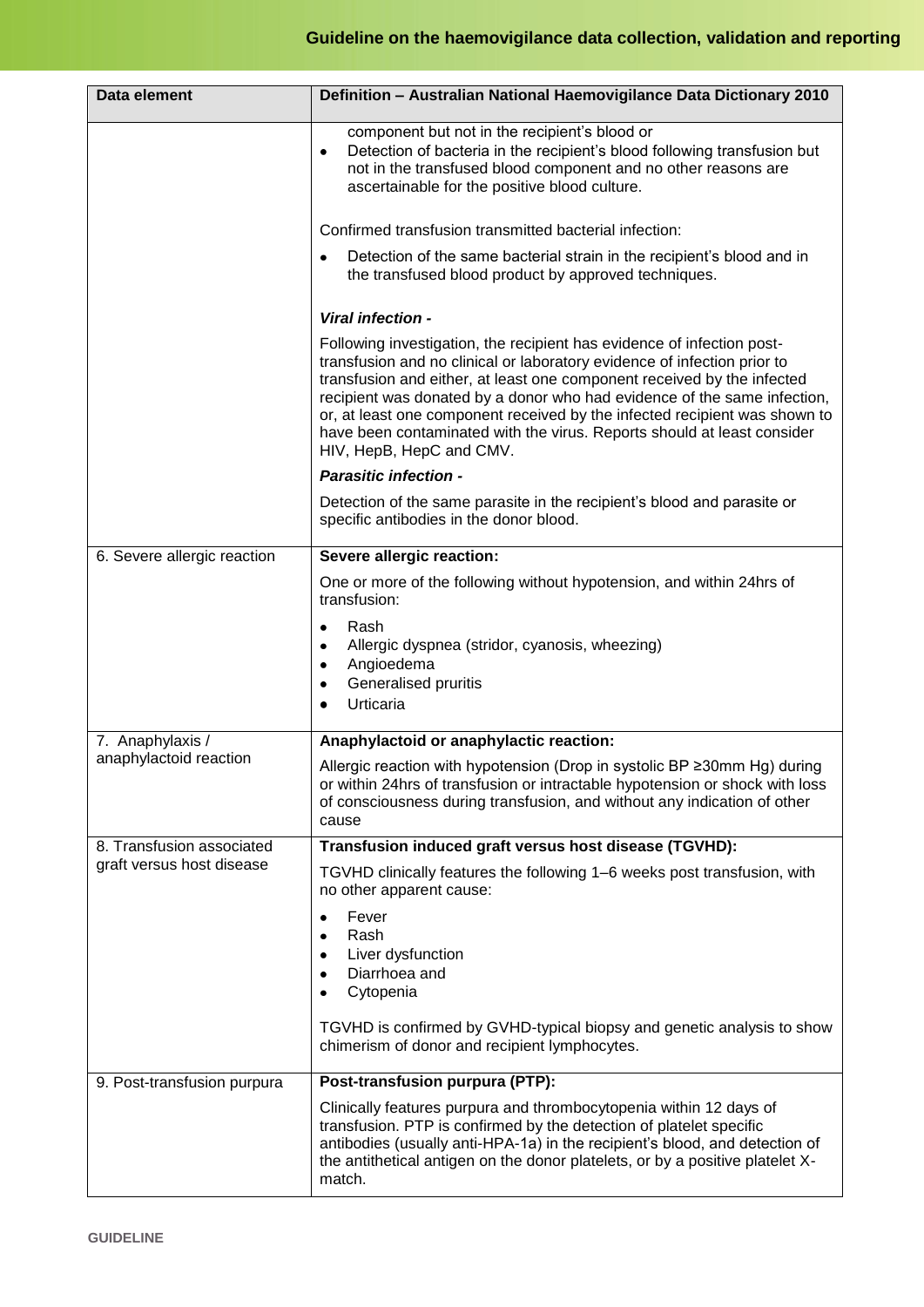| Data element                                       | Definition - Australian National Haemovigilance Data Dictionary 2010                                                                                                                                                                                                                                           |
|----------------------------------------------------|----------------------------------------------------------------------------------------------------------------------------------------------------------------------------------------------------------------------------------------------------------------------------------------------------------------|
| 10. Incorrect blood<br>component transfused        | Incorrect blood component transfused (ICBT):                                                                                                                                                                                                                                                                   |
|                                                    | A patient receives a blood component destined for someone else, or<br>receives a component not to specification. For instance, an immune<br>compromised patient may require irradiated cellular products but receive<br>ordinary banked blood instead. No distinction is made whether or not harm<br>was done. |
| 11. Transfusion associated<br>cardiac overload     | Transfusion-associated circulatory overload (TaCO):                                                                                                                                                                                                                                                            |
|                                                    | Features respiratory distress, tachycardia, increased blood pressure,<br>typical signs of cardiogenic lung oedema in the chest x-ray, evidence of a<br>positive fluid balance and/or a known compromised cardiac status during<br>or within 12 hours after transfusion                                         |
| 12. Febrile non-haemolytic<br>transfusion reaction | Severe febrile non-haemolytic transfusion reaction (FNHTR):                                                                                                                                                                                                                                                    |
|                                                    | Presents with one or more of the following during or within 4hrs of<br>transfusion without any other cause such as haemolytic transfusion<br>reaction or infection;                                                                                                                                            |
|                                                    | Fever ( $\geq 38^{\circ}$ C or change of $\geq 1^{\circ}$ C from pre-transfusion level)<br>Chills<br>Cold<br>Rigor<br>Other symptoms of discomfort                                                                                                                                                             |

For an event to be deemed as valid it must reflect the prescribed definition. The Blood Tissue and Organ Team is responsible for amending and updating the agreed dataset and associated definitions to align with changes at the national level.

# **Imputability scoring system for reporting adverse events**

Reported adverse events should be accompanied by an imputability score as described below:

| <b>Imputability Score</b> | <b>Assessment</b> | Criteria                                                                                                                   |
|---------------------------|-------------------|----------------------------------------------------------------------------------------------------------------------------|
| N/A                       | Not assessable    | Insufficient data for assessment                                                                                           |
| Level 0                   | Excluded          | Conclusive evidence beyond reasonable doubt for attributing<br>the reaction to causes other than blood or blood components |
| Level 1                   | Unlikely          | Evidence is clearly in favour of attributing the adverse events<br>to causes other than blood or blood components.         |
| Level 2                   | Possible          | Evidence is indeterminate for attributing the adverse reaction<br>either to blood components or alternative causes.        |
| Level 3                   | Likely/probable   | Evidence is clearly in favour of attributing the adverse<br>reaction either to blood components                            |
| Level 4                   | Confirmed/certain | Conclusive evidence beyond reasonable doubt for attributing<br>the adverse reaction to the blood or blood component.       |

The Blood Tissue and Organ Team is responsible for amending and updating the above 'Imputability scoring system' to align with changes at the national level.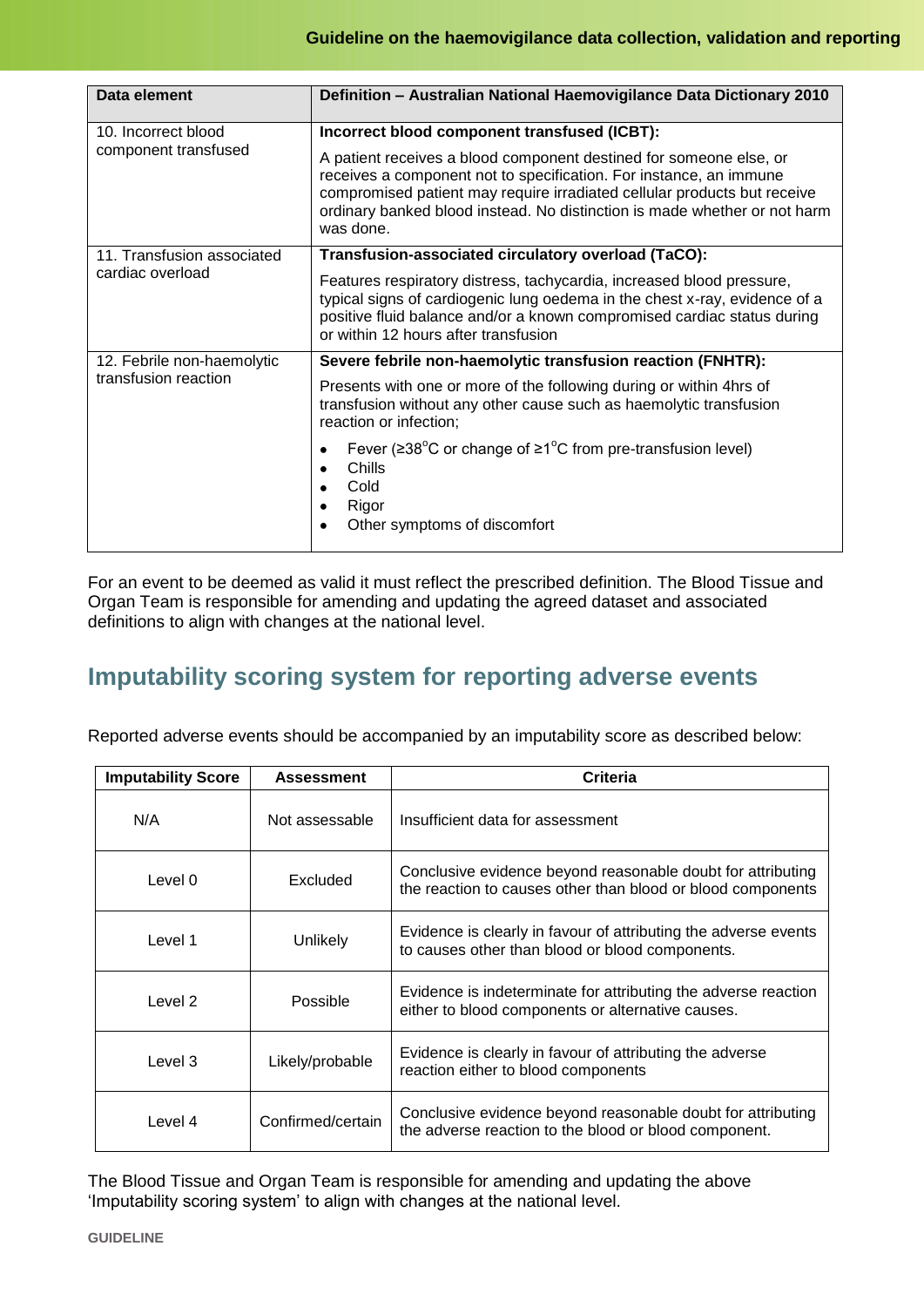## **Other reportable data**

The following additional data is collected to support the analysis of adverse events:

## **The Patient**

- 1. Age
- 2. Sex

## **The Facility**

- 3. Reporting Jurisdiction
- 4. Public or private facility
- 5. Classification of facility location (RRMA)
- 6. On-site or off-site issuing pathology service

Note that the facility information above is supplied to the NBA by the Queensland Department of **Health** 

## **The Adverse Event**

- 7. Type of adverse event
- 8. Outcome severity
- 9. Date event occurred
- 10. Time transfusion commenced
- 11. Contributory factors
- 12. Imputability score

## **The Implicated Blood Product**

- 13. Product type
- 14. Modifications
- 15. Concomitant blood components

The Blood Tissue and Organ Team is responsible for amending and updating the above list of 'reportable additional data' to align with changes at the national level.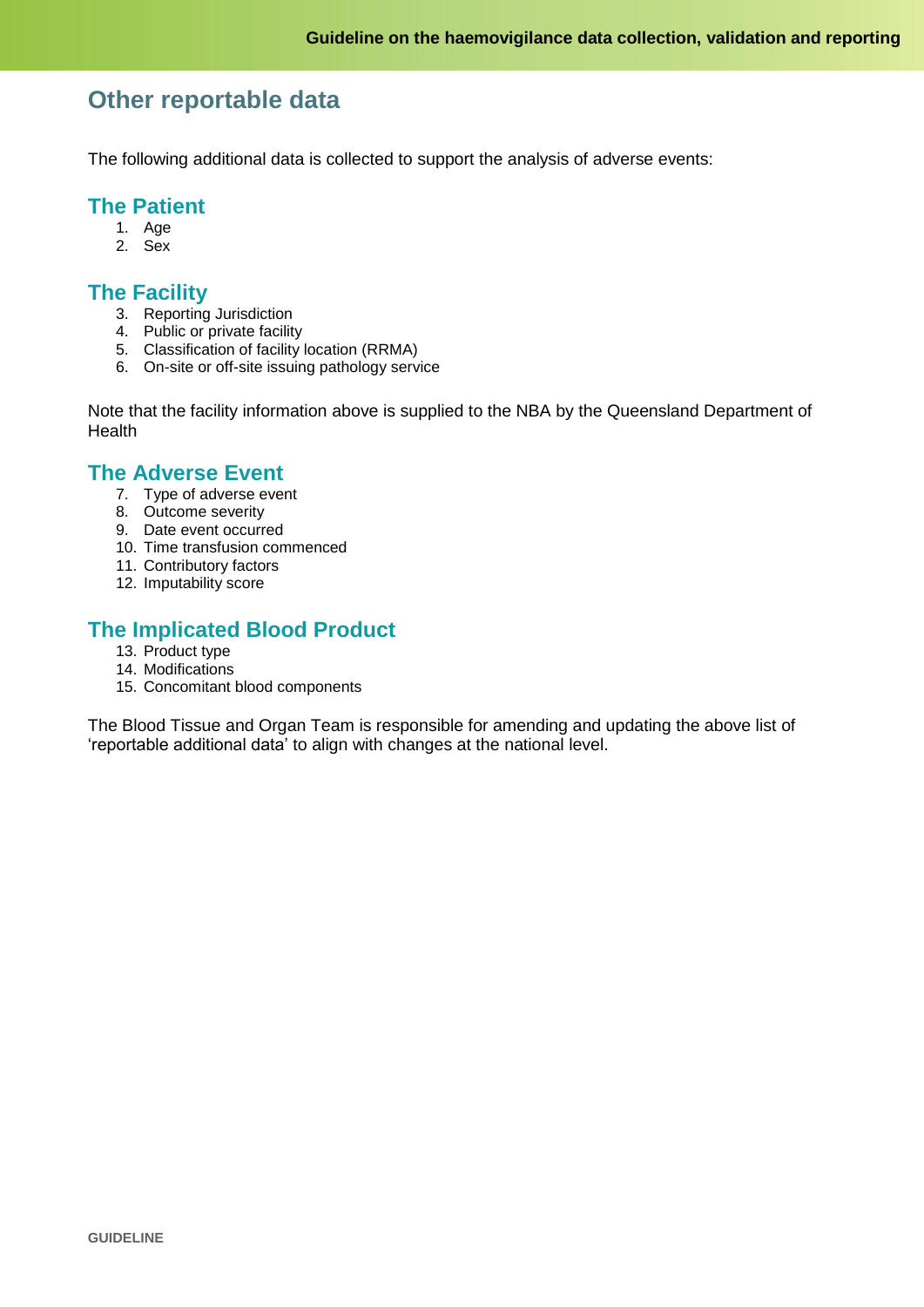## **Haemovigilance governance arrangements**

The following diagram shows the national and state level governance arrangements for haemovigilance.



#### **Haemovigilance expert group**

This group will provide advice on annual/biennial statewide haemovigilance reports. It will be convened as required.

#### **Blood Tissue and Organ Team**

The Blood Tissue and Organ Team provides advice to the Chief Health Officer on the Department of Health's obligations under the National Blood Agreement (2003). Broadly these obligations, which extend across both public and private sectors, encompass: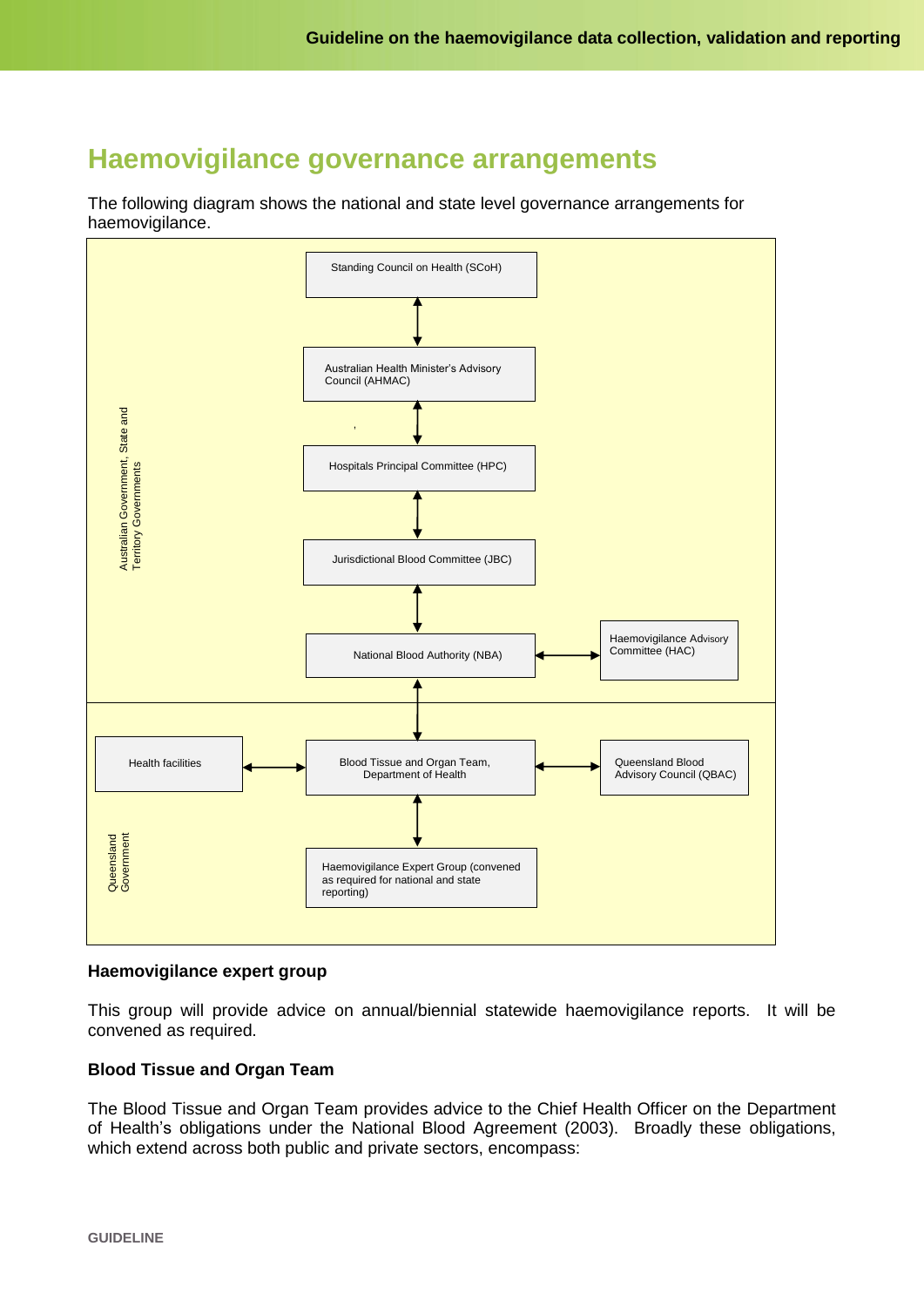- participation in national strategic policy development through the Jurisdictional Blood  $\bullet$ Committee (JBC) and the HPC/AHMAC/AHMC processes;
- funding and blood budget management;
- supply planning and supply chain management;
- ensuring efficient supply and use of blood and blood products so as to minimise wastage.

The Blood Tissue and Organ Team is responsible for the Department of Health's responsibilities for haemovigilance detailed on page 1 of this guideline.

#### **Queensland Blood Advisory Council (QBAC)**

QBAC, chaired by the Chief Health Officer, provides advice to the Department of Health on the provision and maintenance of a safe, sufficient and cost effective supply of blood and blood products for Queensland.

#### **Health facilities**

Health facilities are responsible for:

- meeting the requirements of the National Safety and Quality Health Service Standard 7 for  $\bullet$ Blood and Blood Products;
- reporting and management of transfusion incidents:
- independent validation of incident reports:
- local analysis of incidents, and implementation of actions to decrease risks associated with transfusions;
- participation in state and national reporting.

#### **Haemovigilance reporting**

The Department of Health has a Memorandum of Understanding with the NBA in relation to the development and maintenance of the Transfusion Incident Follow-Up Forms and the Haemovigilance Excel Spreadsheet which can import data from these forms. These forms and spreadsheet allow the collection of haemovigilance data at a local level (note that Microsoft Office 2007 or later is required to import all the relevant data from the forms into the spreadsheet).

When data is required for annual/biennial statewide and national reporting, the Department of Health will contact HHSs and licensed private health facilities seeking agreement to provide deidentified data for these reports. HHSs and licensed private health facilities wishing to participate in statewide and national haemovigilance reporting may provide their data to the Department of Health via the excel spreadsheet.

#### **National haemovigilance program**

The NBA requests state and territory data to inform national haemovigilance reports. There is no mandated requirement for data provision; this is voluntary. There is no blood related data included in Health Service Directive for data collection and provision of data to the Chief Executive. While voluntary, HHS and private licensed health facility participation in haemovigilance activities will contribute to achieving compliance with NSQHS Standard 7.

If a HHS or licensed private health facility provides the Department of Health with haemovigilance data, this will be forwarded for national reporting. The NBA designed the Haemovigilance Excel Spreadsheet to be suitable for data to be included in the national analysis.

The national haemovigilance system is overseen by the Haemovigilance Advisory Committee (HAC). The objective of the Haemovigilance Advisory Committee is to provide advice to governments on ways to: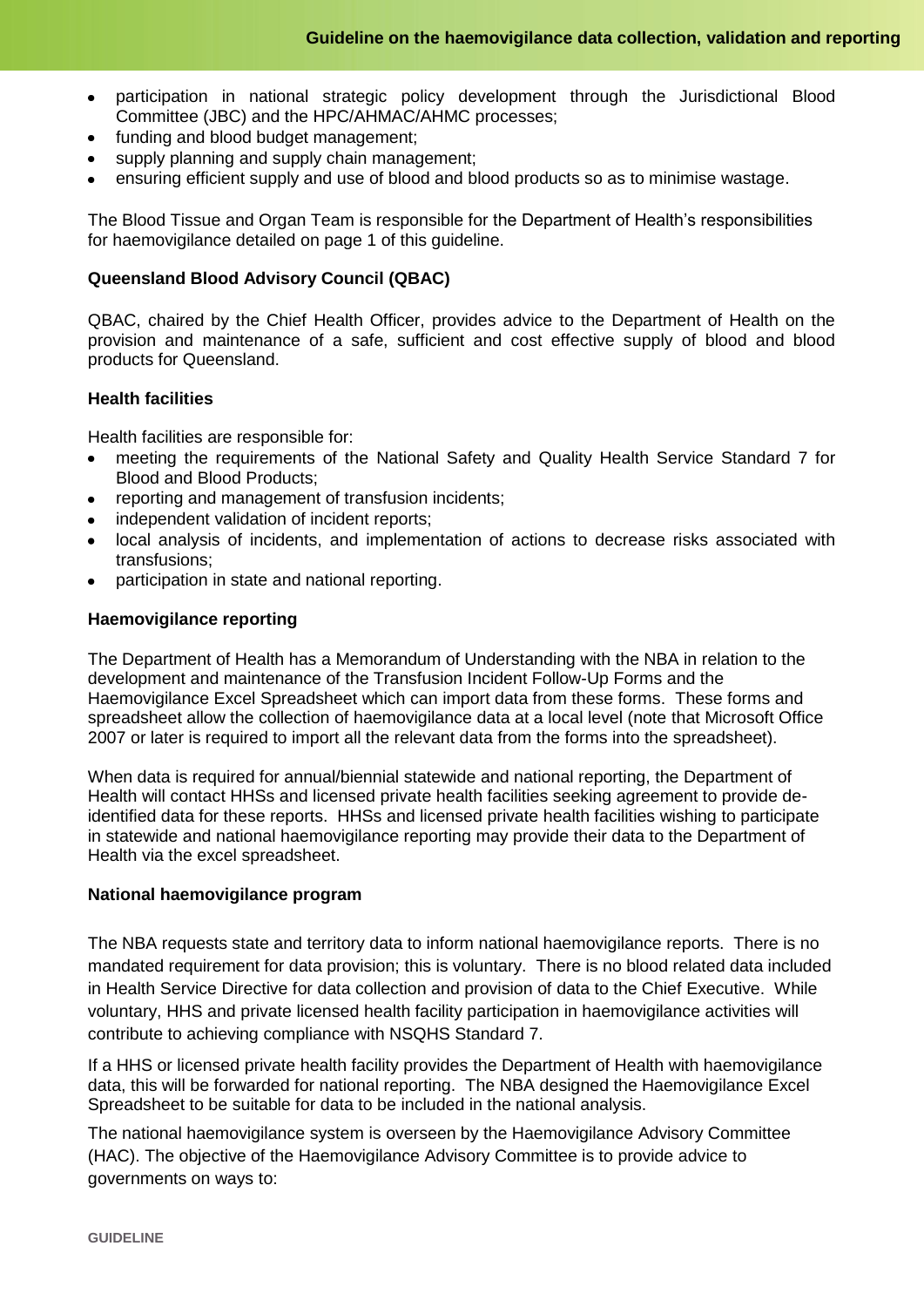- support the ongoing national haemovigilance program;  $\bullet$
- improve the quality, comparability and imputability of Australian haemovigilance data.

This will include advice and guidance on:

- required data sets for haemovigilance;
- data standards and definitions;  $\bullet$
- data management and usage;
- clinical implications of analysed data;
- the reporting framework.

The HAC will identify and consider national trends in haemovigilance data and strategies which could be implemented to improve transfusion procedural training and process improvements.

The Blood Tissue and Organ Team is responsible for updating this guideline if the national minimum dataset changes.

No patient identifying information is provided.

# **Intellectual Property**

Any intellectual property developed as a result of the work or activities of the Haemovigilance Expert Group and Haemovigilance Committee will belong to the State of Queensland acting through Queensland Health.

In relation to haemovigilance data submitted to the National Haemovigilance System, the NBA publishes resulting reports. As an Australian Government agency, the NBA asserts Creative Commons copyright to data which they publish.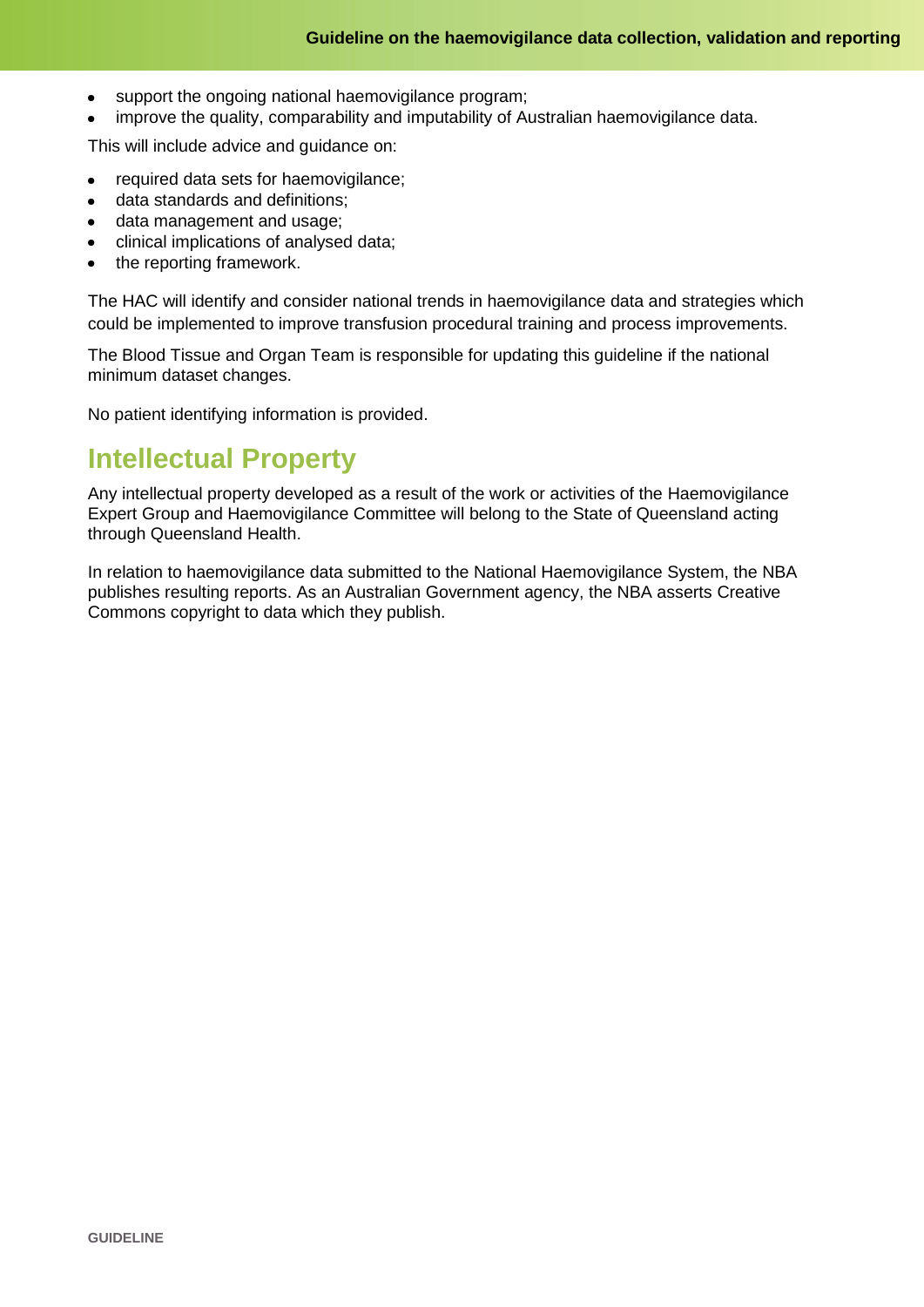# **Appendix 1: Examples of reportable adverse event data to be captured in haemovigilance data collections**

## **ABO haemolytic transfusion reaction (sentinel event) example:**

Two patients side by side in an oncology ward require non-urgent blood transfusions. It was the practice to give these non-urgent transfusions at night because the staff were less busy then. Patient 1 was O pos and Patient 2 was B neg. The two units of blood were collected from the blood fridge and taken to the ward where it was checked by two nursing staff in the treatment area. The units of blood were mixed up and as no bedside check of patient ID was made, the bloods were transfused to the wrong patients. The patients' name bands were not checked. Patient 1 suffered a severe acute haemolytic reaction after the first 50mls of blood and required admission to ICU. Patient 2 had the transfusion stopped and suffered no ill effects.

## **Acute non-ABO haemolytic transfusion reaction example:**

A 24 year old female was transfused with two units RBC because of a post-partum haemorrhage and required two further units 2 days later. During the second transfusion she became febrile, dyspnoeic and passed dark urine. She was subsequently found to have a positive \*DAT, haemoglobinuria and deteriorating renal function. Further screening of the patient's pre transfusion blood sample showed anti-K and it was confirmed that the second transfusion was K positive. \*DAT – Direct antiglobulin test

## **Delayed haemolytic transfusion reaction (DHTR) example:**

A 38 year old female patient with myelodysplastic syndrome required two units of RBCs. The patient had known anti- E antibodies. Two days later the patient had chills, fever, jaundice and a falling Hb. The DAT was positive and anti-E+ was identified in her plasma. The pre-transfusion testing did not include antibody identification, despite known existing antibodies.

## **Febrile non-haemolytic transfusion reaction (FNHTR) example:**

A 72 year old female underwent a total hip replacement. The following day she required 2 units of allogenic red cells. She developed hypertension, rigors, chills and a fever. Blood cultures were not taken. The patient received antipyretics, the symptoms resided and the transfusion was given without further incidents.

## **Transfusion related acute lung injury (TRALI) example:**

A 65 year old man was admitted to ICU post-operatively following an aortic aneurysm repair. Because of post-operative bleeding and prolonged prothrombin time, he was given 3 units of FFP. During the 3rd unit his oxygen saturation dropped with severe bilateral pulmonary shadowing on a chest X-ray. He also became febrile and hypotensive. CVP was low and echo did not indicate LVF, MI or fluid overload. Serological investigations for TRALI revealed that the donor had HLA antibodies and the patient was positive for the antigen and it was concluded that this case was highly likely to be TRALI.

## **Transfusion transmitted infection example:**

A 49 year old male developed rigors and hypotension following transfusion of a two-day old unit of apheresis platelets for treatment of leukaemia. The patient was given IV fluids and antibiotics but went on to develop a fever and symptoms of cardiac failure. He died 15 hours post transfusion. E.coli was cultured from the patient's blood and the platelet pack and it was concluded that the E.coli infection was transmitted via the transfusion.